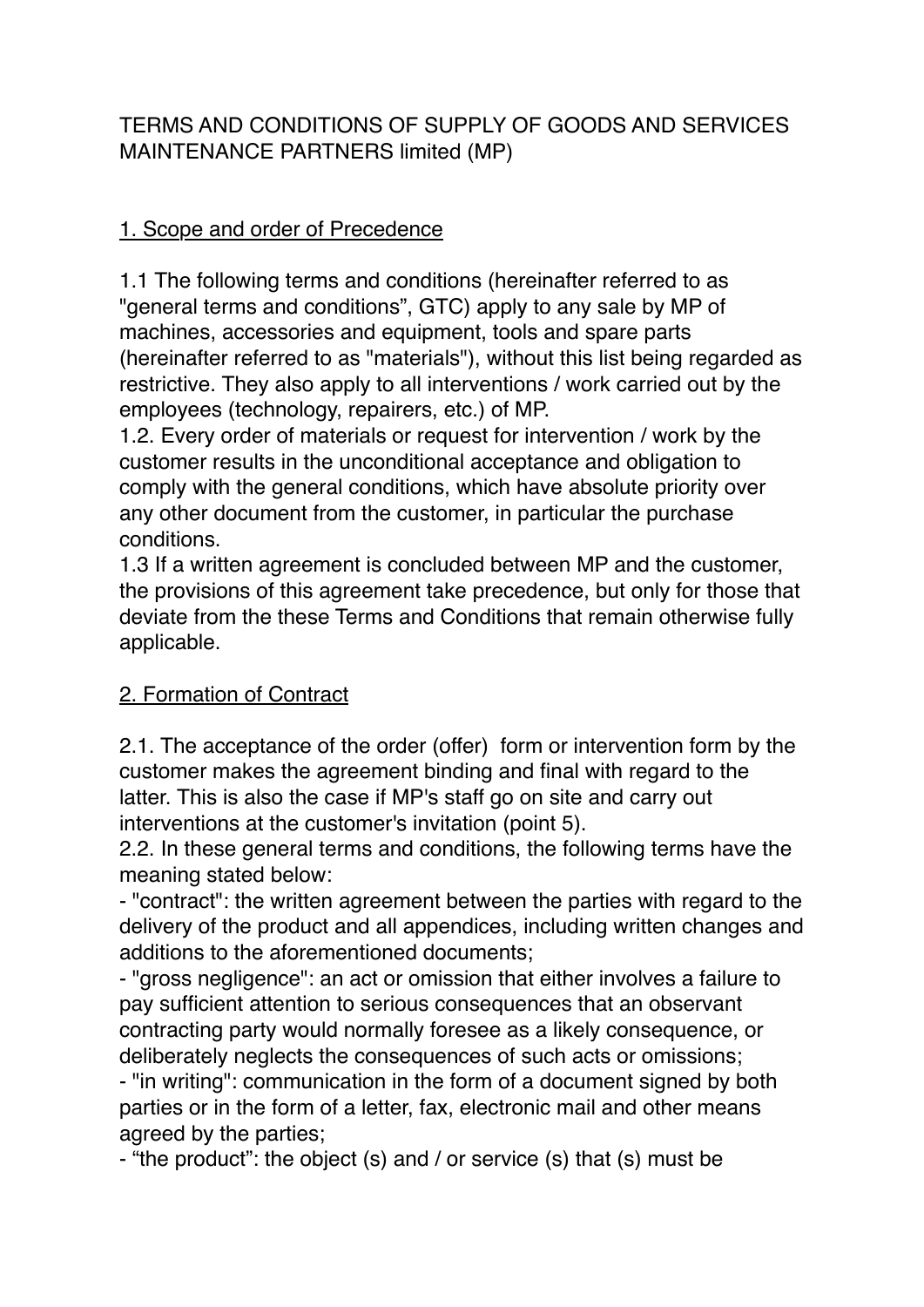delivered in accordance with the contract, including software and documentation.

- "the customer": any client who requests MP to deliver products or perform work such as maintenance, repair, balancing and / or overhaul work at MP's workshop or at a workshop to be agreed upon. 2.3. All additional works or orders executed by MP that follow the agreement concluded are deemed to be subject to the GTC

## 3. Product information

3.1. Information and specifications included in general product documentation and price lists are only binding to the extent that this is explicitly included in the contract by written reference.

# 4. Drawings and technical documentation

4.1. All drawings and technical documents relating to the product or its production, made available by one party to the other before or after the conclusion of the contract, remain the property of the party that has made it available.

4.2. Drawings, technical documents or other technical information received by a party may not be used for any purpose other than that for which they have been made available without the permission of the other party. This information may not be used or photocopied, reproduced, handed over or communicated to third parties without the consent of the party that has made it available.

4.3. At the latest on the day of delivery, MP provides the customer free of charge with the information and drawings that the latter requires for assembly, commissioning, use and maintenance of the product. The agreed number of copies or at least one copy of this information and drawings is provided. MP is not obliged to provide production drawings of the product or of spare parts.

#### 5. Interventions on-site

5.1. If MP has to proceed to an on-site intervention for repair or examination of machines, any proof of invitation or admission to the customer's workplace constitutes the payment obligation for this intervention by the customer to MP

5.2 If MP is ordered to take materials for repair or investigation, the simple possession of this material is proof of the establishment of the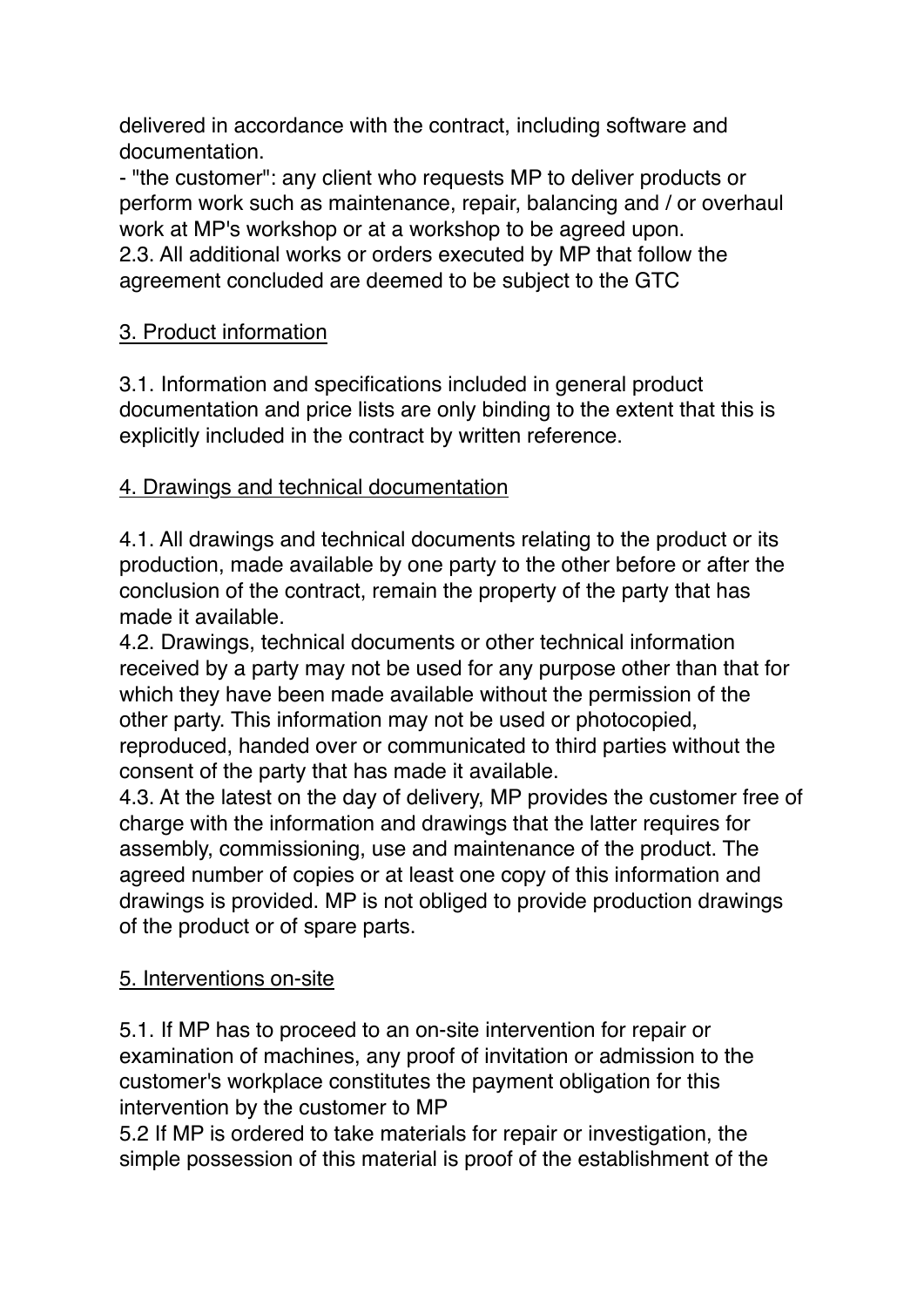payment obligation for the services provided.

5.3 In the aforementioned cases these General Terms and Conditions of Sale apply.

#### 6. Acceptance tests

6.1. Unless otherwise agreed, the acceptance tests provided for in the contract are conducted at the production site during normal working hours. If no technical requirements are specified in the contract, the tests are carried out according to general use in the relevant industry in the country of production.

6.2. If applicable, MP will timely inform the customer in writing of the date and time of the acceptance test, so that the customer can be represented during the test. If the customer is not represented, the test report is sent to the customer and is considered a correct representation. 6.3. If the acceptance test shows that the product is not in compliance with the contract, MP will immediately remove any shortcoming in order to bring the product into compliance with the contract. At the request of the customer, new tests are then carried out, unless the shortcoming was insignificant.

6.4. MP bears all costs of the acceptance test that are carried out at the production site. However, the customer bears all travel and subsistence costs of those who represent him in these tests.

6.5. If no acceptance test is carried out in the MP workshop, the customer must ensure the necessary tests of the materials and invite MP to attend them no later than 7 days after the work or delivery has been carried out. If the customer cannot test the materials, this MP must be informed of this. If it has been contractually agreed that the materials will be used outside the 7-day period, then the customer must not always inform MP. If MP is not informed of this, the guarantee period as provided for in point 11.4 will start from the date of delivery or the end of the execution of the works.

6.6 Remarks outside the 7-day period can never give rise to a protest of the invoice for the delivered work, which will in any case be due,

especially since the warranty period offers sufficient guarantees. 6.7 If the product appears to be irreparable during the execution of the work or can no longer be balanced within the set conditions. the customer will always be obliged to compensate MP for the services it has delivered.

6.8. If the customer does not respond to MP's invitation to attend the acceptance test or fails to invite MP to be present at the commissioning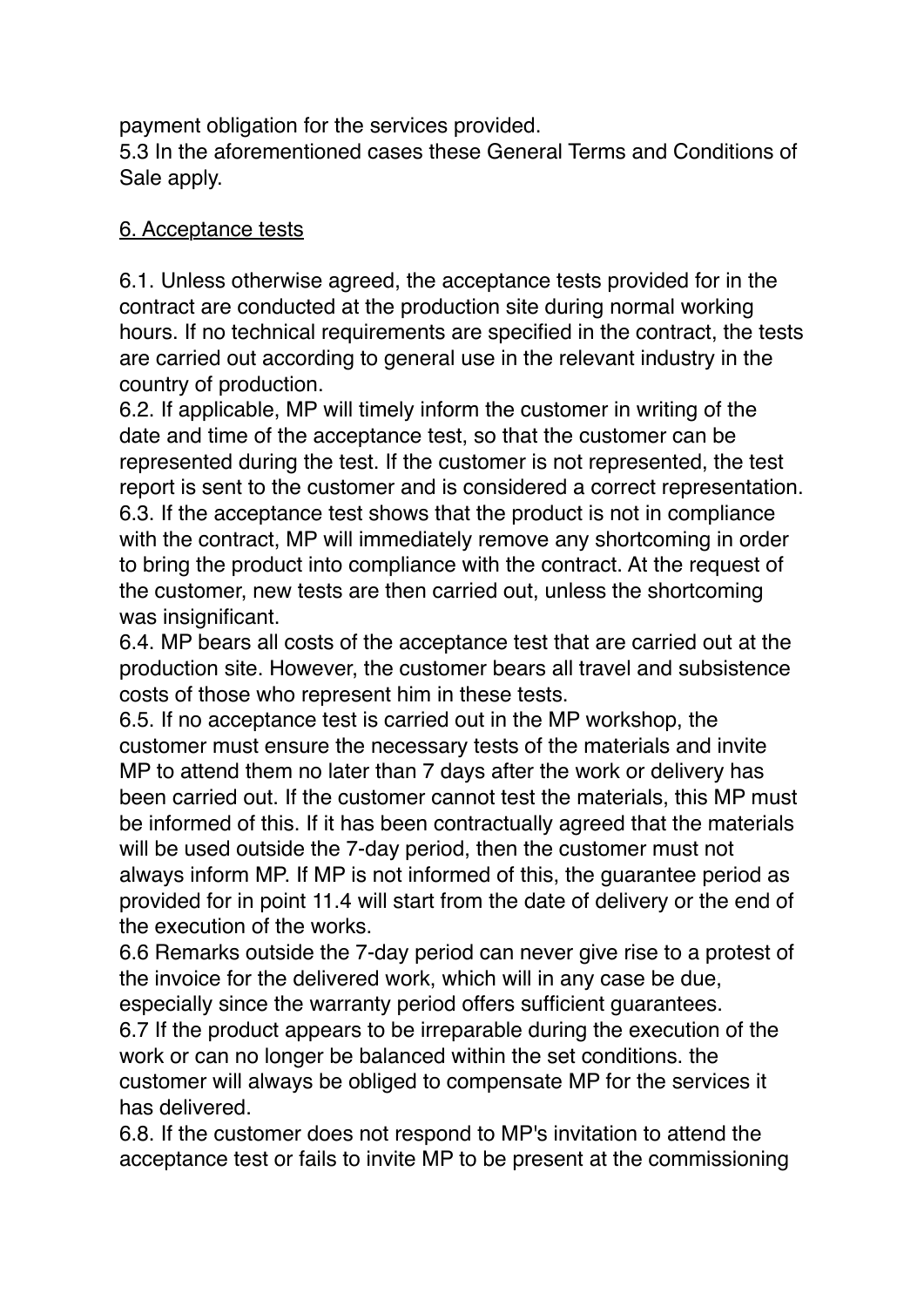of the product, the customer will fully assume the risk. Thus, the 12 month warranty will only apply if it can be demonstrated that MP has delivered a defective product.

## 7. Delivery, transfer of risk

7.1. The agreed trading conditions are explained according to the incoterms, as in force at the conclusion of the contract. If no specific trading conditions have been agreed, the delivery will be "delivered at place" (DAP) at the location specified by MP.

7.2. If, at the customer's request, MP takes delivery of the product to the place of destination upon delivery "DAP", the risk passes to the first carrier at the latest when the product is transferred. Unless otherwise agreed, partial deliveries are not permitted.

7.3. Until the date of full payment in accordance with Article 9.1, the risk of theft, loss or damage to the product remains at the expense of the customer, who will take out all necessary insurance policies in order to insure the materials against, but not limited to, theft, fire and all other possible forms of damage and / or loss.

#### 8. Delivery time. Exceeding the delivery time

8.1. If the parties have not agreed a specific delivery date, but a specific delivery period, this period starts as soon as the contract is entered into and all agreed conditions to be fulfilled by the customer are met, such as official formalities and at the conclusion of the contract. payments and securities due under the contract.

8.2. If MP foresees that he will not be able to deliver the product according to the agreed delivery time, he will immediately inform the customer in writing, stating the reason and, if possible, the date on which delivery can be expected. If MP does not comply with its notification obligation, the customer is entitled to reimbursement of the additional costs incurred for him, which he could have avoided if he had received the notification.

8.3. If the delivery time is exceeded as a result of a circumstance referred to in article 13.1, of an act or omission of the customer, including suspension on the grounds of art. 9.3 and 13.1, or other circumstances attributable to the customer, the MP may extend the delivery time by a period that, considering all circumstances, is necessary. This provision applies regardless of whether the cause of the delay occurred before or after the agreed delivery date.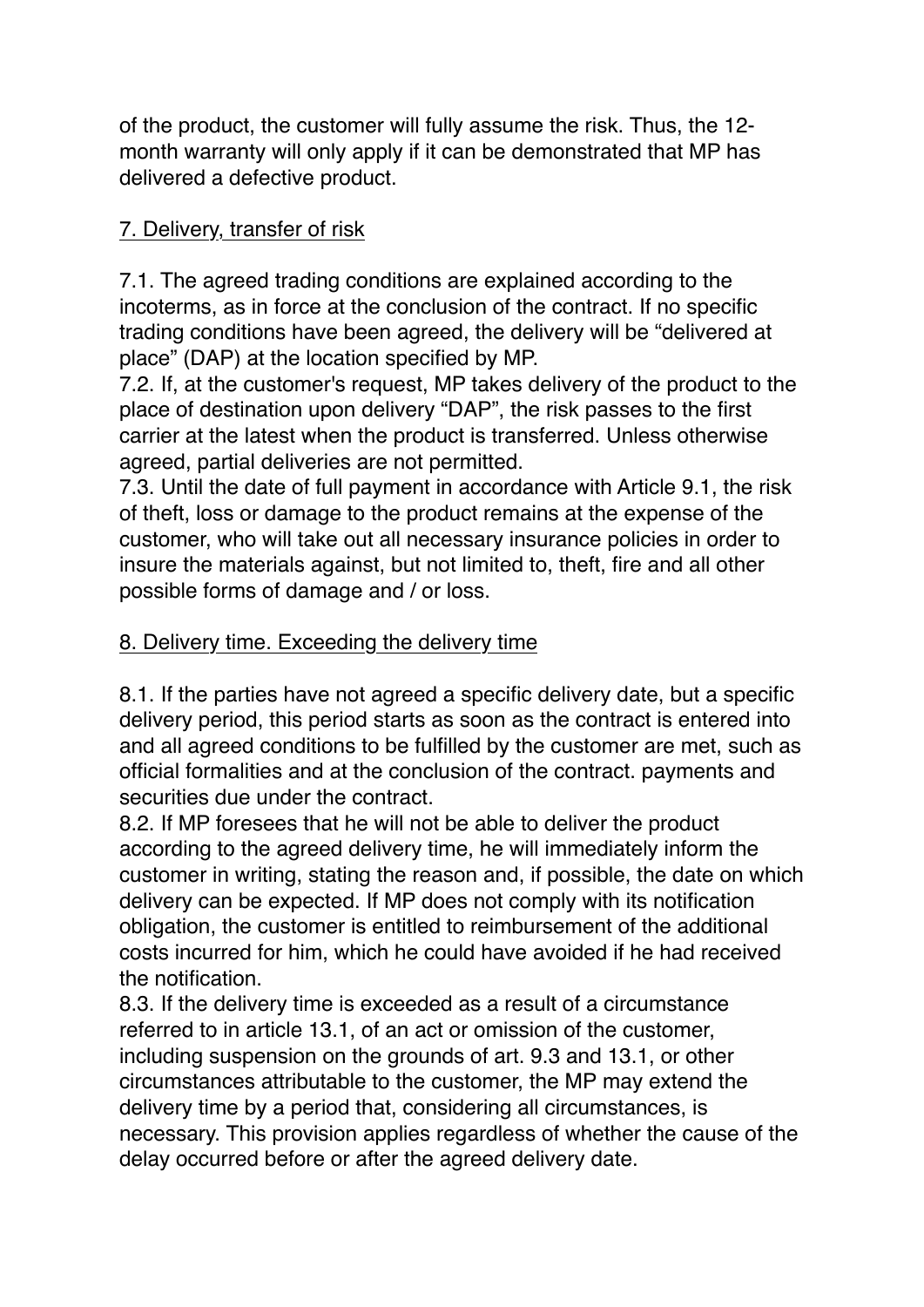8.4. If the customer foresees that he will not be able to receive the product according to the agreed delivery time, he will immediately inform MP in writing, stating the reason and if possible the date on which he will be able to receive the product. In that case MP can itself impose the delivery date that is possible, without this can give rise to any compensation.

8.5. If the customer does not receive the product according to the agreed delivery time, he must nevertheless pay that part of the purchase price that would have been due on delivery according to the agreed delivery time, as if delivery had taken place according to the agreed delivery time. MP is responsible for storage of the product at the expense and risk of the customer. At the request of the customer, the MP also insures the product at the expense and expense of the customer.

8.6 Unless the customer is informed by one of the in art. 13.1 the circumstances mentioned are prevented from receiving the product, the MP may require in writing that the customer receives the product within a final reasonable period of time.

8.7. If the customer, for a reason not attributable to MP, does not receive the product within this period or cancels the order, MP may terminate the contract in whole or in part by written notice.

8.8. The MP is then entitled to compensation for the damage it incurs as a result of the customer's default, including any consequential and indirect damage. The reimbursement amounts to at least 33% of the purchase price and at most the part of the purchase price that relates to the part of the product for which the contract is terminated. In addition, MP has the right to immediately take back the machines and accessories, where they are, the costs of dismantling, transport, etc. to the customer's taste.

## 9. Payment

9.1. Payments are made within 30 days after the invoice date. Unless otherwise agreed in the contract, one third of the purchase price is paid at the conclusion of the contract, and one third as soon as MP informs the customer that the product, or the essential part thereof, is ready for delivery. The remaining part of the purchase price is paid once the product has been delivered.

9.2. Regardless of the method of payment, payment is not deemed to have taken place until the amount owed has been irrevocably credited to MP's account.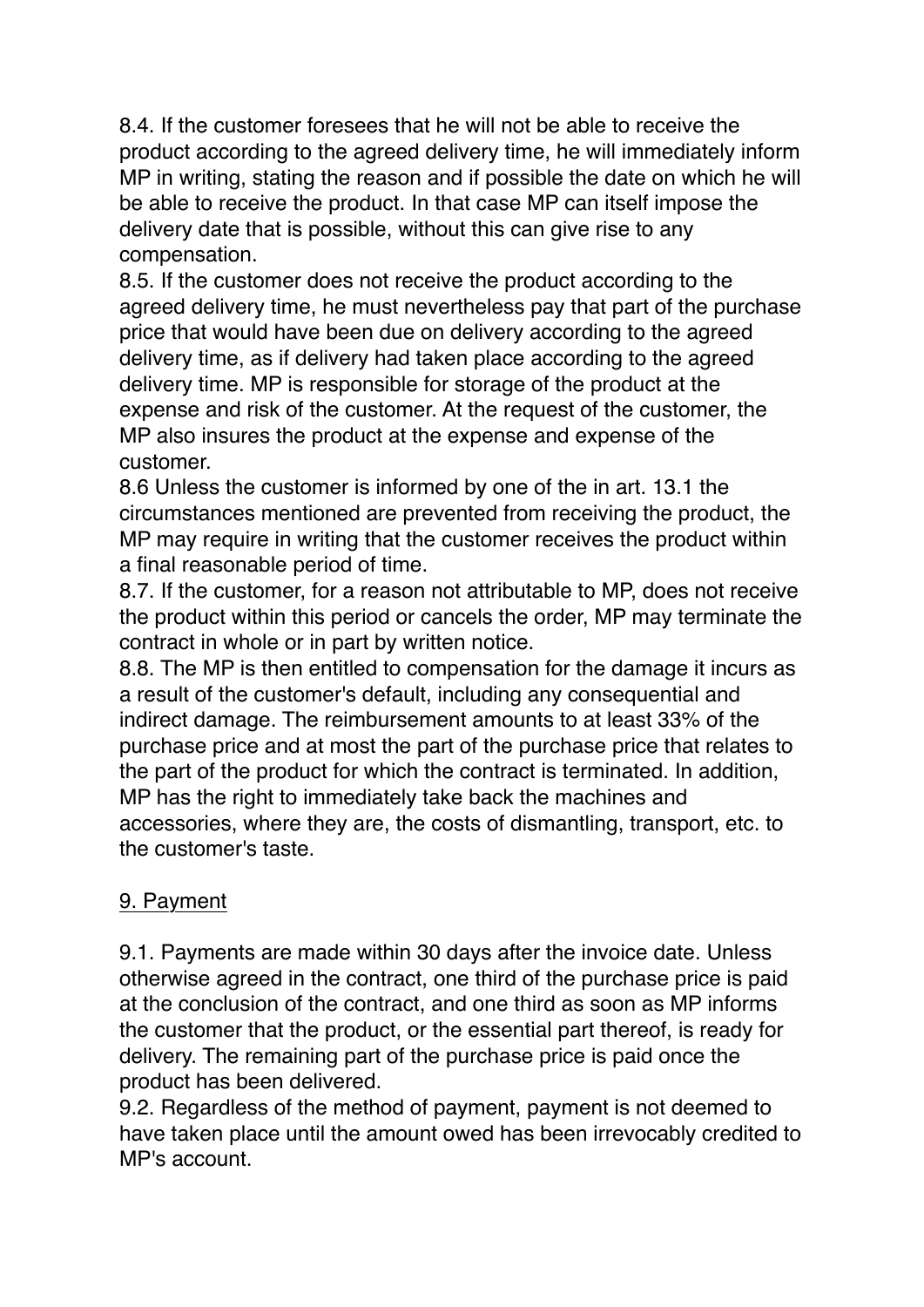9.3. If the customer has not paid on the agreed date, MP is entitled to interest from the day that the amount is due and to reimbursement of the collection costs. A default interest at the interest rate of Libor (London Interbank Offered Rate) + 4% with a minimum of 10% on an annual basis will be due as well as a lump sum compensation of 15% as damages.

9.4. In the absence of payment and if an agreed security is not provided by the customer at the stipulated time, MP may, after written notice to the customer, suspend the performance of the contract until he has received payment or, if applicable, until the customer has agreed security. If the customer has not paid the amount due within three months, MP has the right to terminate the contract by written notice to the customer and, in addition to the interest and reimbursement of collection costs according to this article, he is entitled to compensation for the damage which he incurs. This reimbursement amounts to a maximum of the agreed purchase price and the costs taken by MP for safekeeping and insurance.

# 10. Retention of title (property)

10.1. The products remain the exclusive property of MP until the date of full payment of the price of the products, accessories and interest on late payment. Non-compliance with a payment term by the customer grants MP the right to reclaim the products. At the request of MP, the customer shall cooperate in taking measures to protect the property right of MP with regard to the product. Until full payment of the price by the customer, the products may not be transferred to third parties and / or removed abroad.

10.2. The retention of title leaves the risk transfer as provided in art. 7.

# 11. Liability & consequential damage

11.1. MP cannot be held liable for damage caused by the use of materials in circumstances that are not in accordance with the instructions of MP or another manufacturer of the materials, as well as in the event of poor maintenance and use by the customer or in general any incident due to the customer, a third party or force majeure. 11.2. MP is not liable for defects arising from materials supplied by the customer or from a design stipulated or specified by the customer. 11.3. MP will only be obliged to compensate the direct material and / or physical damage that it causes in the performance of its obligations to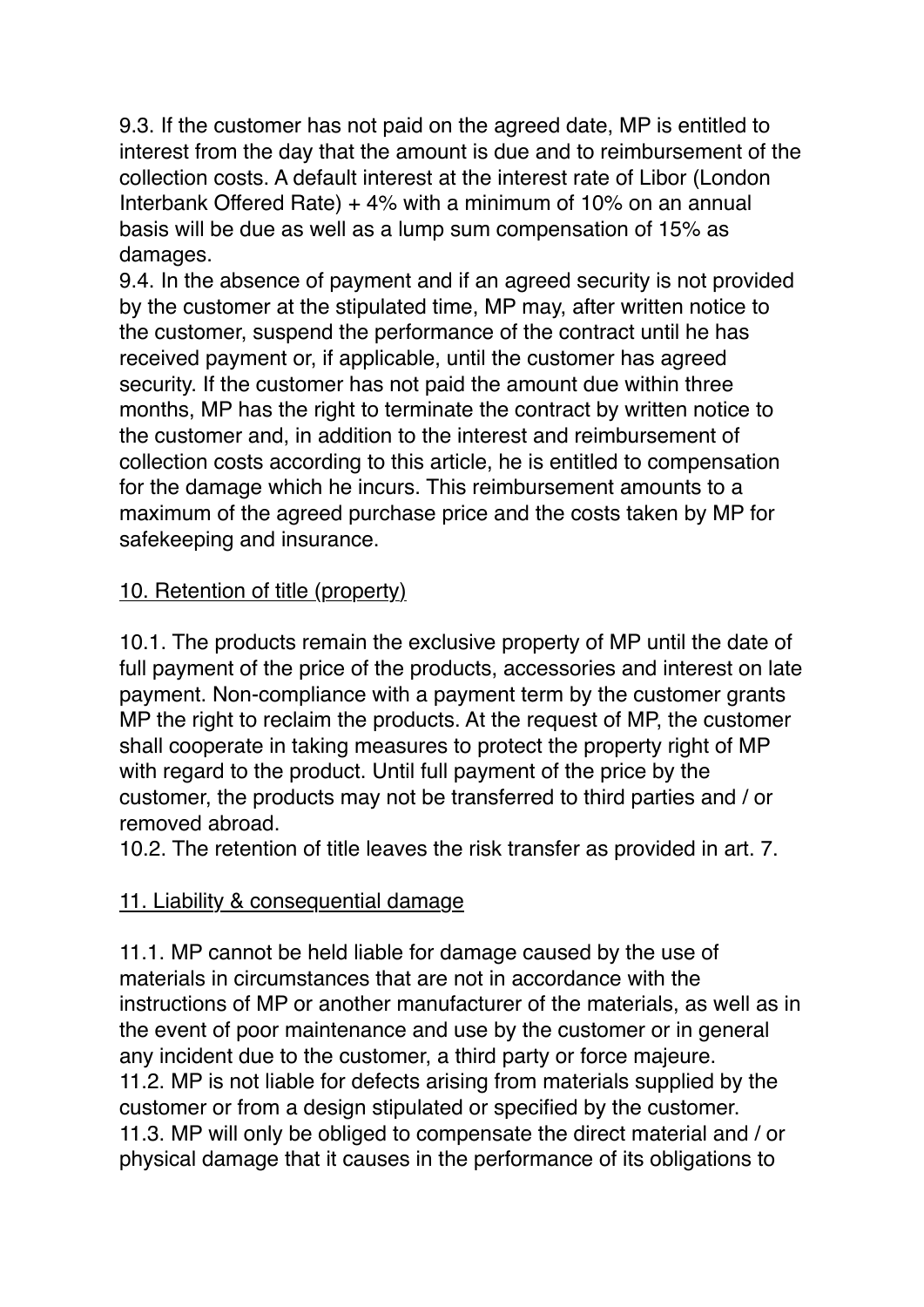the machines of the customer, the staff of the customer or to third parties, within the limits defined below. In the case of direct material damage, MP's liability for each claim will be limited to a maximum amount equal to the value of the materials, as stated on the order form or intervention form. The customer indemnifies MP against any claim, in particular from third parties (including its insurers), which exceeds this maximum amount.

11.4. MP's liability is limited to within twelve months of delivery for defects occurring. If the degree of use of the product is higher than agreed, this period will be reduced proportionally.

11.5. After repairing a defect in a part of the product, MP is liable for six months, under the same conditions as for the original product, for defects in the repaired or replaced part. For the other parts of the product, the period mentioned in Article 11.4 is only extended by the duration and the extent to which the product could not be used due to the defect.

11.6. Any defects that occur will be reported to MP in writing by the customer as soon as possible. This notification must in any case not be later than 8 days after the date specified in art. 11.4 or on the basis of art. 11.5 adjusted period, if applicable, to take place. The report contains a description of the defect.

11.7. If the customer does not report a defect in writing to MP within the periods mentioned in the sixth paragraph of this article, he will lose his right to remedy the defect.

11.8. If the defect can cause damage, the customer will immediately inform MP in writing. The customer bears the risk of damage to the product that results from his failure to make such notification. The customer takes reasonable measures to limit the damage as much as possible and acts in this regard according to instructions from MP. 11.9. As soon as MP receives a notification according to art. 11.8, he must repair the defect at his own expense and as quickly as possible, in accordance with art. 11.1 to 11.20. The time of the repair work is chosen such that the activities of the customer are not unnecessarily obstructed. 11.10. Repair is carried out at the place where the product is located, unless MP deems it more appropriate that the product be sent to him or to a destination indicated by him.

11.11. If the defect can be eliminated by replacement or repair of the part in question and disassembly and reassembly of that part do not require special knowledge, MP may request that the part in question be sent to him or to a destination designated by him. In that case, MP has fulfilled its obligations with regard to the defect by supplying the customer with a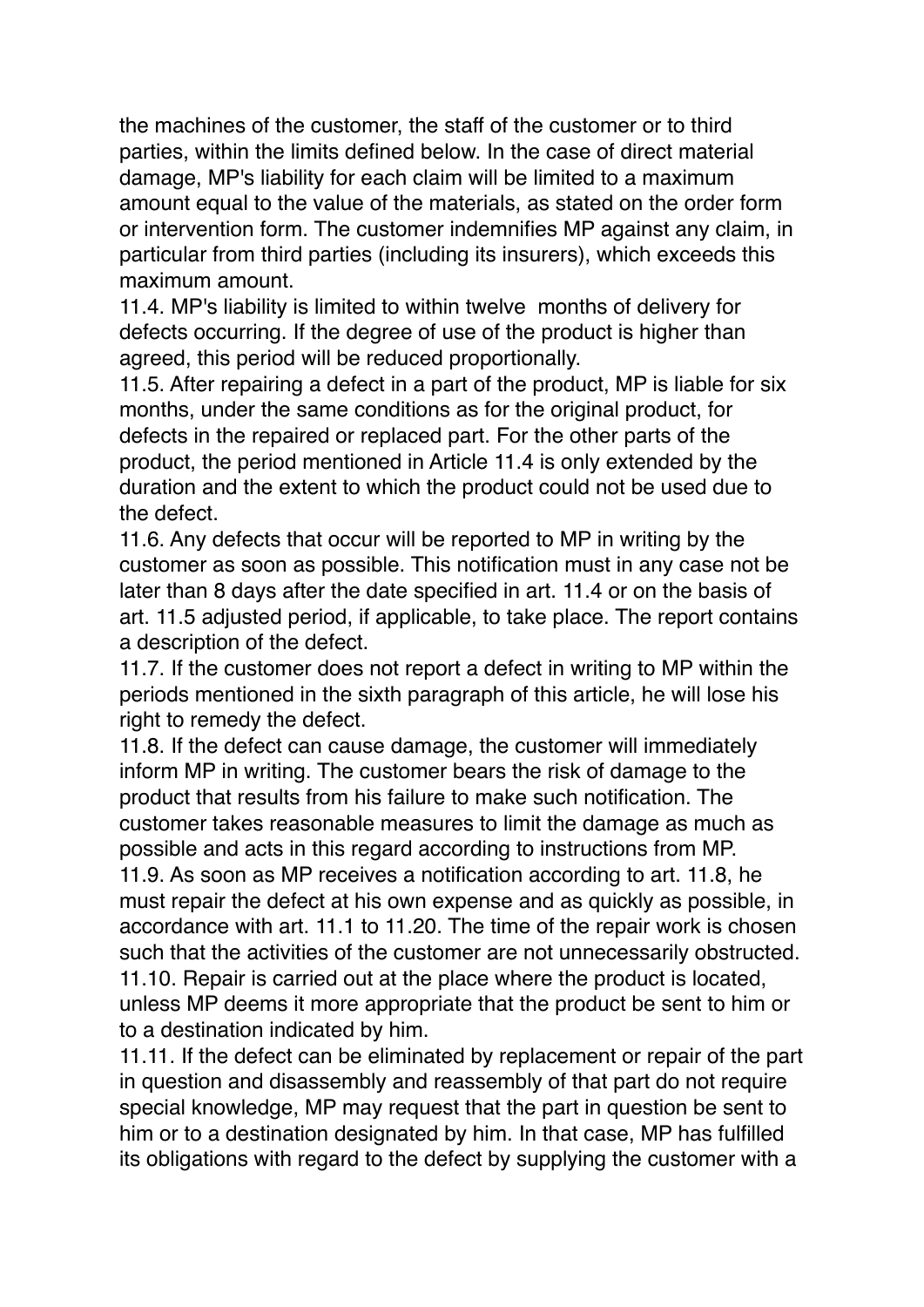properly repaired part or a replacement part.

11.12. The customer is responsible for his own account for the accessibility of the product and for any temporary cessation of company resources other than the product, insofar as this is necessary to eliminate the defect

11.13. Unless otherwise agreed, the necessary transport to MP and back of the product or parts thereof for the removal of defects for which MP is liable is for the account and risk of MP. The customer must follow the instructions of MP regarding this transport.

11.14. Unless otherwise agreed, the customer bears the additional costs that are incurred by removing the defect for MP because the product is at a different location than the destination specified when entering into the contract for delivery by MP to the customer or - if no location destination - the place of delivery is.

11.15. Defective parts are made available to the MP upon replacement and become its property.

11.16. If after the in art. 11.6 anticipated notification by the customer if no defect is found for which MP is liable, MP is entitled to reimbursement of the costs that arise for him as a result of this notification.

11.17. If MP does not fulfill its obligations based on art. 11.9, the customer may set a final reasonable term in a written notice for the fulfillment by MP of his obligations, which period shall not be less than a week. If MP does not fulfill its obligations within this last term, the customer may carry out the necessary repair work himself or have a third party carry out the necessary repair work at the expense and risk of MP. If repair work has been carried out successfully by the customer or by a third party, MP is relieved of all liability for the said defect by reimbursing the reasonable costs incurred by the customer.

11.18. If the product has not been repaired in accordance with the agreed conditions, as stipulated in art. 11.19:

a) the customer is entitled to a discount on the purchase price in proportion to the depreciation of the product, on the understanding that this discount can in no case amount to more than 15 percent of the purchase price, or;

b) if the defect is so serious that it substantially deprives the customer of the benefit of the contract for the product or a substantial part of it, the customer may terminate the contract for the part of the product the defect cannot be used in the manner intended by the parties. The customer is then entitled to compensation for his loss, costs and damage up to a maximum of 15 percent of the part of the purchase price that relates to the part of the product for which the contract is terminated.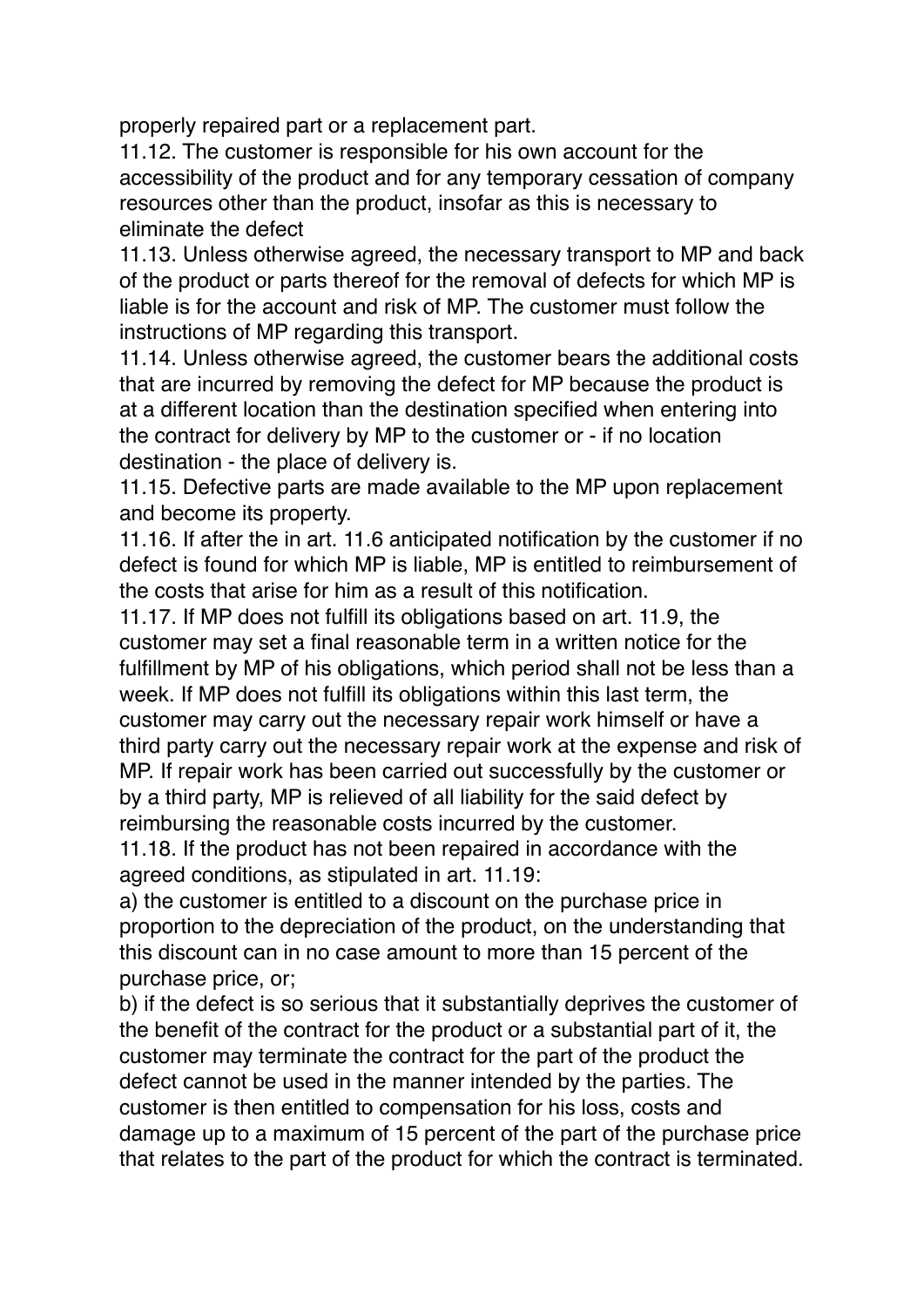11.19. Without prejudice to the provisions of art. 11.1 up to and including 11.18 the MP is for a maximum of 12 months from the end of the period referred to in art. 11.4 mentioned liability period or from the end of another liability period agreed by the parties, liable for defects in any part of the product.

11.20. MP's liability for defects is limited to the provisions of art. 11.1 to 11.19. This limitation excludes liability for any other damage resulting from the defect, including loss of production, lost profit and other consequential damage.

11.21 MP is not responsible for operations performed by customs authorities in the country of destination of the goods. The opening of packaging, breaking seals and non-compliance with packaging requirements (eg vacuum packaging) are entirely at the expense of the customer.

# 12. Liability for damage caused by the product

12.1. The MP is not liable for any damage to property caused by the product after delivery that arises while the product is in the customer's possession. The MP is furthermore not liable for damage to products manufactured by the customer or to products of which the customer's products are a part.

12.2. If MP is to be sued for the time being by a third party for damage to property described in the previous paragraph, the customer is obliged to pay compensation, legal assistance and indemnification to the MP. 12.3. If a third party institutes a claim for compensation as described in this article against one of the parties, he must immediately inform the other party in writing.

12.4. MP and the customer are mutually obliged to engage each other before the judicial or arbitral tribunal, which is handling a claim for damages, filed against one of the parties on the basis of alleged damage caused by the product. The liability between MP and the customer is, however, in accordance with art. 17 settled.

12.5. If damage is caused to the material of MP and MP as a result of a defect in the product, has also consequential damage, the customer is responsible for all damage caused by this.

12.6. The customer must always take out adequate insurance for the damage caused by its own product and must inform MP of the lack of the necessary insurance. MP can then refuse the assignment or propose that the customer take out additional insurance in the context of the assignment.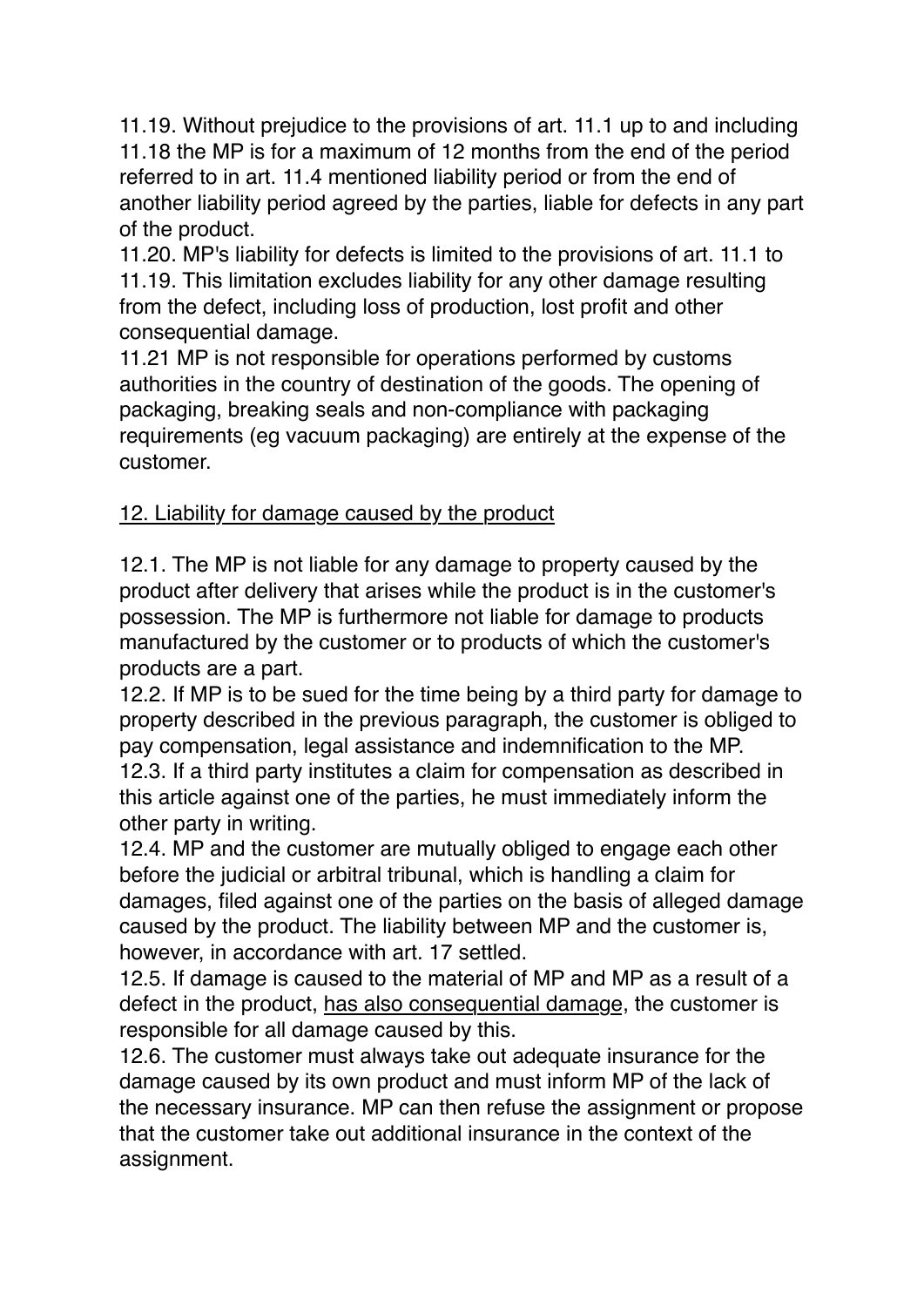# 13. Force majeure

13.1. Each party has the right to suspend the performance of its contractual obligations insofar as this performance is prevented or unreasonably onerous by force majeure, ie one of the following circumstances: labor disputes and any other circumstance beyond the control of the parties, such as fire, war, extensive military mobilization, insurrection, recovery, seizure, embargo, restrictions on energy use, currency and export restrictions, epidemics, natural disasters, exceptional natural phenomena, terrorist actions, as well as defects or delays in deliveries by MP suppliers that result of one of the circumstances mentioned in this article. A circumstance referred to in this article, irrespective of whether it occurs before or after the conclusion of the contract, only gives the right to suspension if its effects on the performance of the contract at the time of the conclusion of the contract could not have been foreseen.

13.2. The party who invokes force majeure must immediately inform the other party in writing of the occurrence and the cessation of such circumstance. If a party fails to make this report, the other party is entitled to reimbursement of its additional costs that it could have avoided if it had received the said notification.

If force majeure prevents the customer from fulfilling its obligations, it will reimburse the costs incurred by MP for securing and protecting the product.

13.3. Regardless of the other consequences that would result from these general terms and conditions, each party has the right to terminate the contract by written notice to the other party if on the basis of art. 13.1 the performance of the contract is suspended for longer than six months.

## 14. Planned non-compliance

14.1. Without prejudice to other provisions in these general terms and conditions regarding suspension, each party has the right to suspend the performance of its contractual obligations if it is clear from the circumstances that the other party will not fulfill its obligations. A party that suspends the performance of the contract immediately informs the other party in writing.

15. Take-back obligation for machines, equipment, waste materials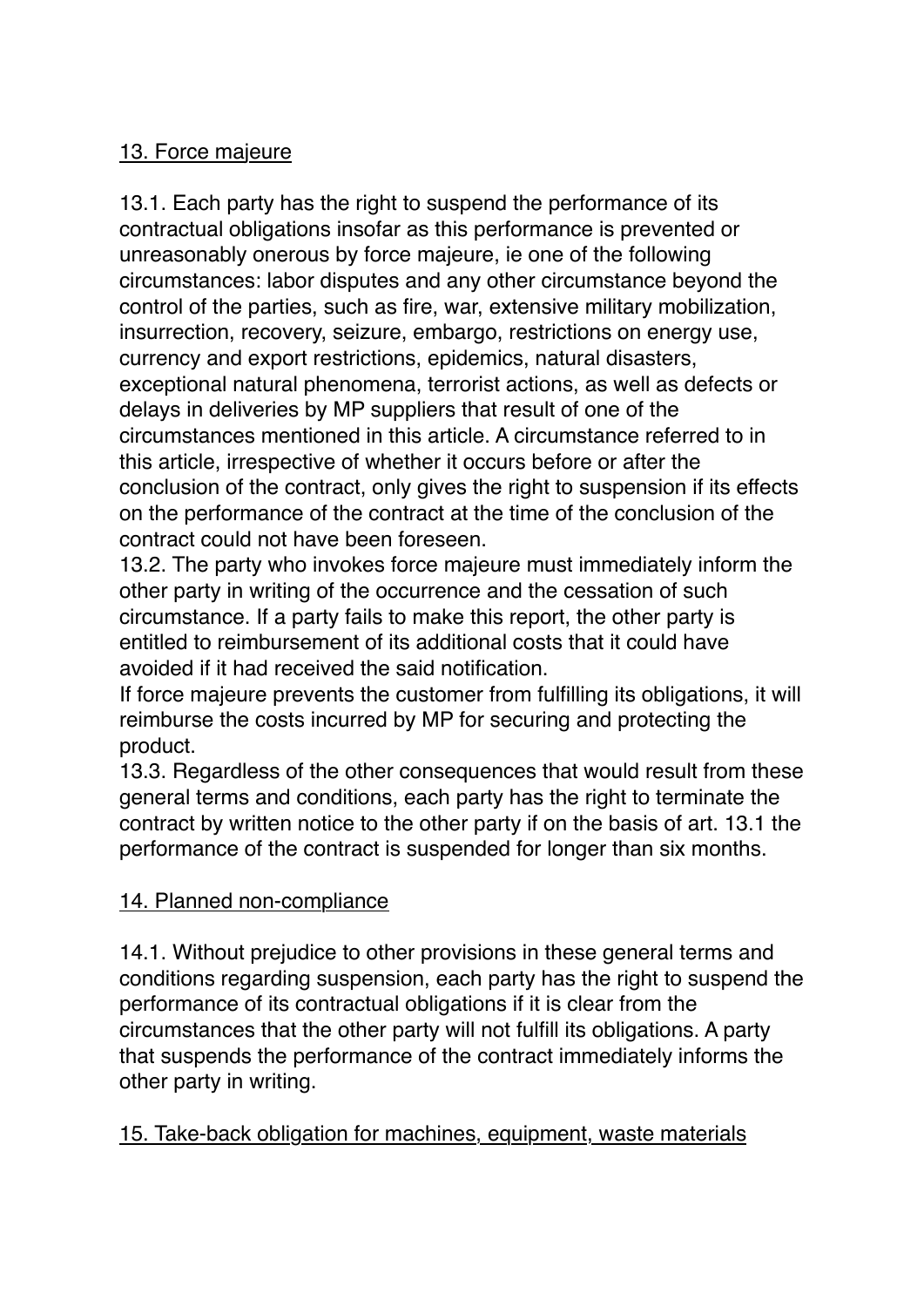15.1. The customer is obliged to remove all machines and related equipment from hazardous or non-hazardous waste materials that are harmful to the environment and / or the staff of **MP**

15.2 If the provision of art. 15.1 are not respected the customer is obliged to inform **MP** and to take all safety measures and provide MP with the necessary information about these substances and products 15.3 The customer remains responsible for the waste contained in the machines and related equipment and must therefore pay all costs that **MP** will bear (such as for ex. the costs of laboratory research, removal and disposal of the substances)

15.4 The customer can never voluntarily give up machines, materials and (waste) substances without having to pay the price for their removal from **MP's** sites.

15.4 If, due to the presence of (waste) substances being determined, **MP** is unable to comply with the planned delivery times, these will be automatically suspended until the work on the machines can be resumed and the costs as described in art. 15.3 were paid.

15.5 **MP** has a right of retention on all materials of the customer in its possession as long as the costs described in the article 15.3 were not paid.

## 16. Anti bribery, corruption and acquisition clauses

16.1 The customer must at all times comply with the Business Code of Practice of MP and with all applicable laws, statutes and regulations, in particular the laws and regulations with with regard to the fight against bribery and corruption, including but not limited to the law of 11 May 2007 on the approximation of the legislation on combating bribery and its possible future changes. Failure to comply with this paragraph constitutes a material infringement that gives MP the right to terminate the agreement immediately.

16.2 The sector in which MP and the customer trade requires MP to continuously training of its staff. The customer who wishes to recruit staff from MP within the year after the Order has been terminated undertakes to pay compensation to MP of at least 50,000 euros. The interest arising from this obligation starts to run from the moment that the staff member no longer provides services to MP, regardless of whether or not he is still registered with MP

## 17. Consequential damage